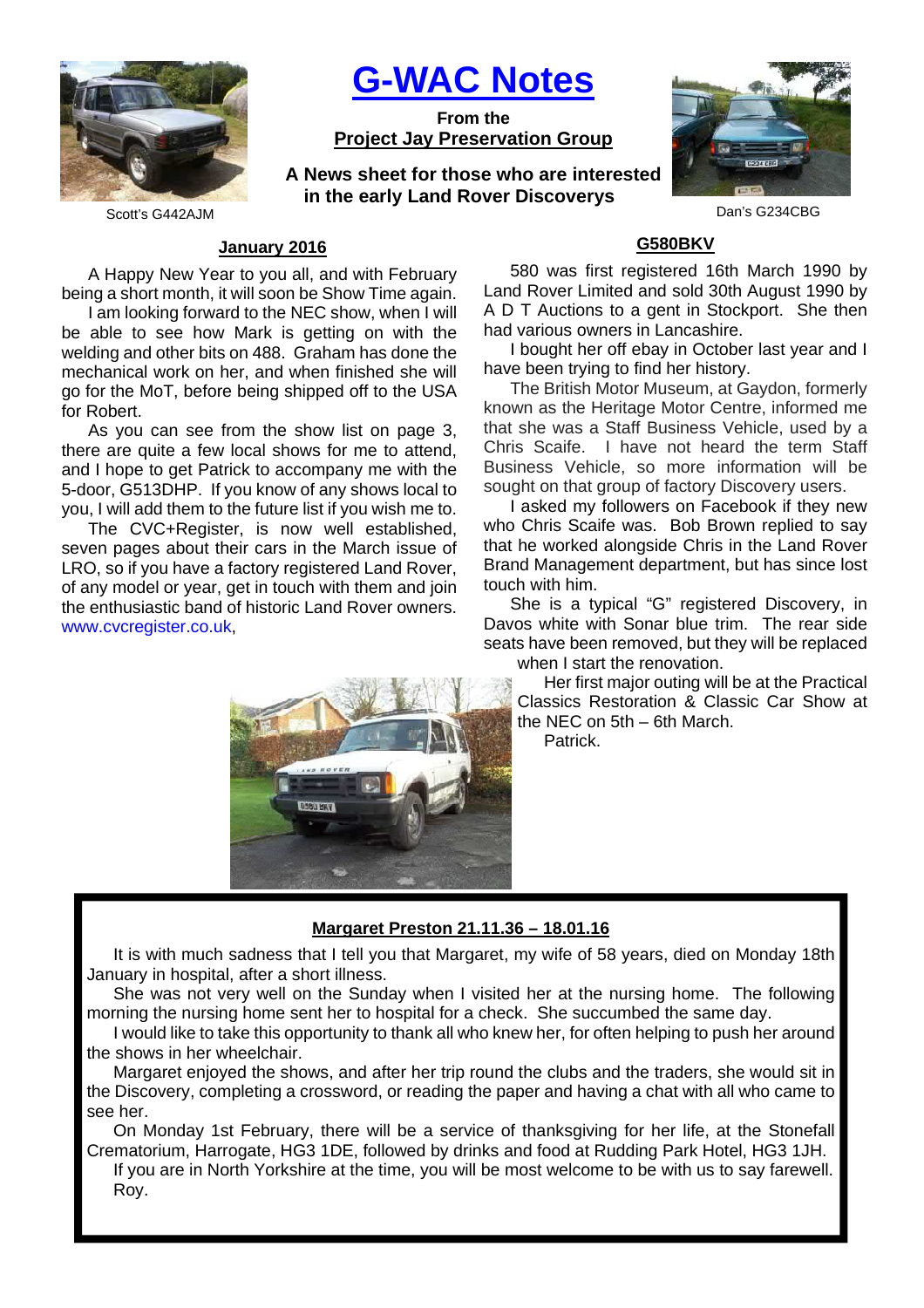

\*Club ticket (adult 16 years+) offer applies only when booked in advance. Club single ticket offer is limited to four tickets per member and the club family ticket offer is limited to one family ticket per member. A family ticket admits 2 adults and up to 3 children (5-15 years). Hand in your ticket stub or print-at-home voucher to an exhibiting club stand and they will benefit from a commission. "Calls cost 10ppm plus standard network charges. All bookings are subject to a single transaction fee of £1.50. Tickets include a show guide to the value of £4.00. Entry to the auction requires purchase of a catalogue. See website for all information.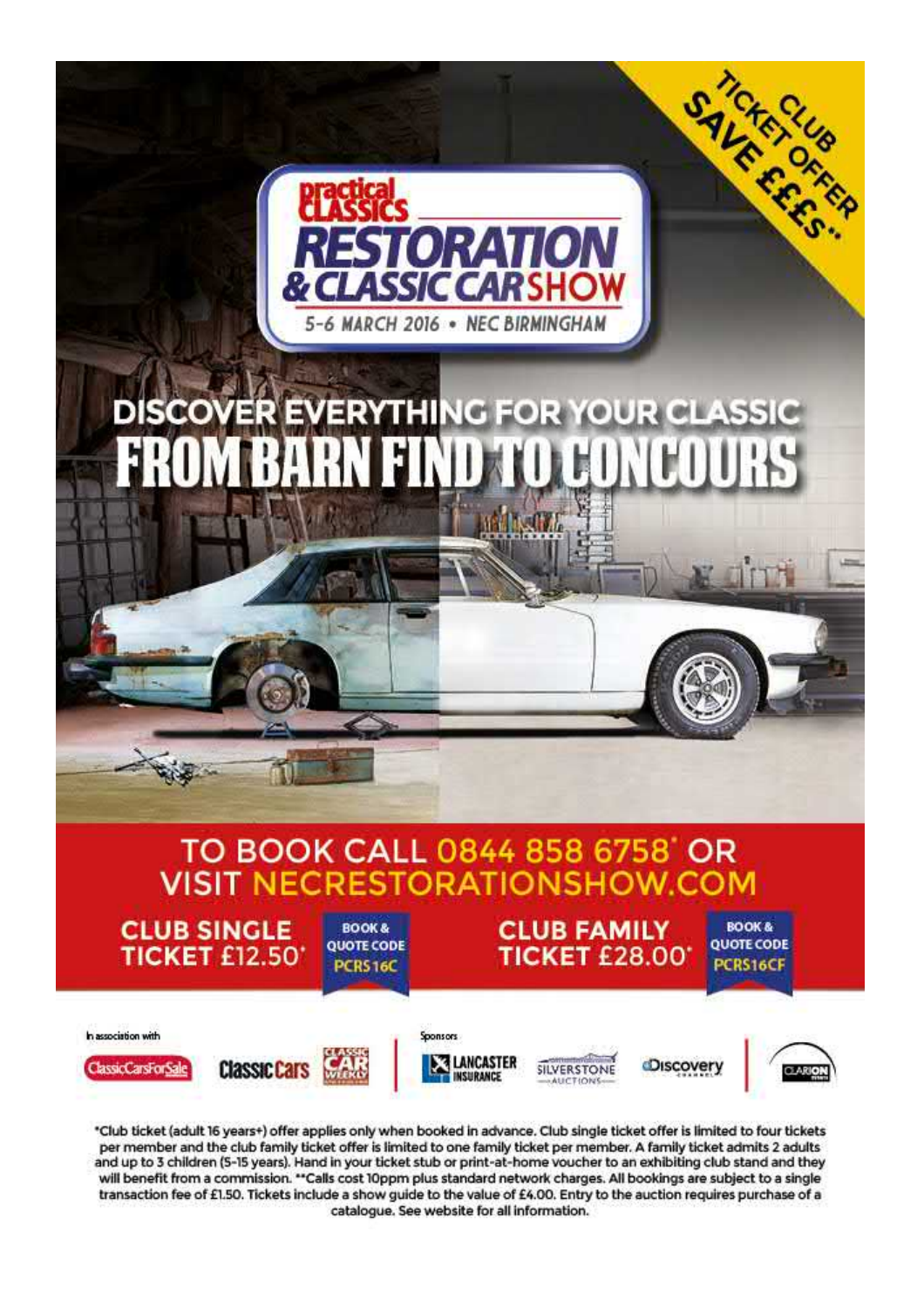# **Show dates 2016**

|                                                                                                                                               | On show will be G488WAC, G494WAC and G526WAC                                                                                                     |
|-----------------------------------------------------------------------------------------------------------------------------------------------|--------------------------------------------------------------------------------------------------------------------------------------------------|
| Ripon 4x4 & Vintage Spares Day<br>The Great British Land Rover Show<br><b>Ackworth Scammell Spectacular</b>                                   | Ripon Racecourse. HG4 1UG<br>Stoneleigh Park, Warwickshire, CV8 2LZ<br>South Yorkshire. WF7 7ET.                                                 |
| <b>Classic Car &amp; Bike Show</b><br>Spring Adventure, Ripley Castle.<br>Cars in the Park                                                    | Ripon Racecourse. HG4 1UG<br>North Yorkshire. HG3 3AY<br>Hutton -in - the Forest. Cumbria Ca11 9TH                                               |
| Malvern Land Rover Show<br>Classic Car Spectacular.<br>Raby Castle Classic Vehicle Show                                                       | Northampton. NN1 7AL<br>Three Counties Showground, Worcestershire. WR13 6NW<br>Tatton Park. Cheshire. WA16 6QN<br>Staindrop, Co. Durham. DL2 3AH |
| Leighton Hall Classic Cars & Bike Show.<br>Ackworth Steam Rally.<br><b>Billing Land Rover Fest,</b><br>Lytham Hall Classic Car and Bike Show. | Carnforth, Lancashire. LA5 9ST<br>South Yorkshire. WF7 7ET.<br>Billing, Northamptonshire. NN3 9DA<br>Lancashire. FY8 4JX                         |
| Raby Castle Classic Vehicle Show<br>"Passion for Power" Classic Motor Show<br><b>Classic Car &amp; Bike Show</b>                              | Staindrop, Co. Durham. DL2 3AH<br>Tatton Park. Cheshire. WA16 6QN<br>Ripon Racecourse. HG4 1UG                                                   |
| Ripon 4x4 & Vintage Spares Day.                                                                                                               | Ripon Racecourse. HG4 1UG.                                                                                                                       |
|                                                                                                                                               | <b>Restoration Show. NEC</b><br>DOC National at Billing Off Road Experience.<br>Trans Pennine Run from Manchester to Harrogate.                  |

 $\overline{11}$ th-  $13<sup>th</sup>$  Classic Motor Show NEC

Duckworth Parts, Duckworth Land Rover ham Road, Market Ras

01673 799396 duckworthparts.co.uk



, Lincolnshire LN8 3RE

debition from L



**PETER JAMES** INSURANCE. 772, Hagley Road West, Oldbury, West Midlands. B68 0PJ. Telephone: 0121 506 6040. www.peterjamesinsurance.co.uk